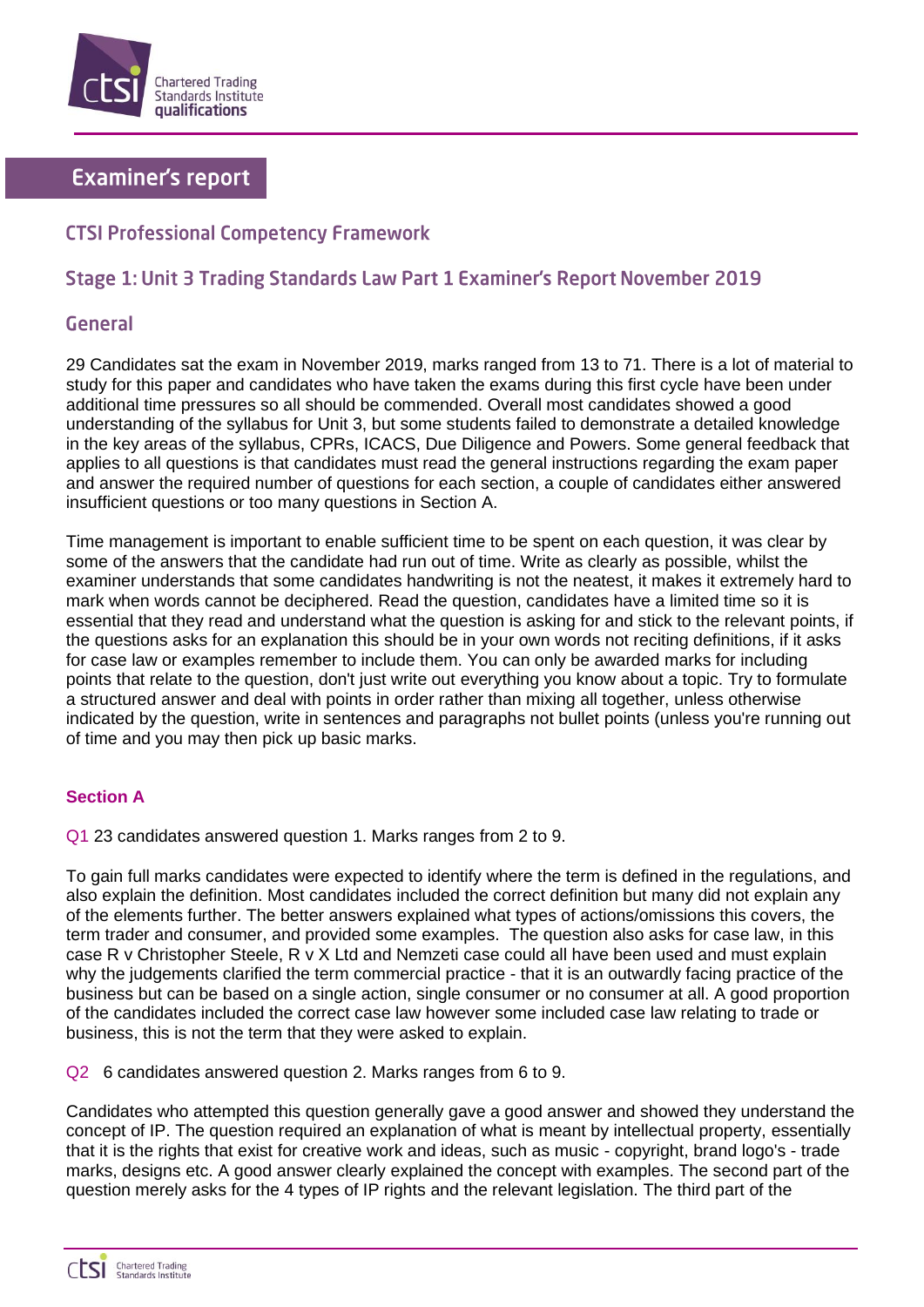question asks for the criminal offences. No marks were given for discussion of civil infringements. This is where some of the weaker answers failed to identify the correct offences.

### Q3 23 Candidates answered question 3. Marks ranged from 3 to 9

This question was a popular question and as a core part of the syllabus, candidates should have been able to get good marks here. The question specifically refers to the powers under the Consumer Rights Act 2015 and in particular para 23 and the requirement to give 2 days' written notice to the occupier. The first part asks for the information which the notice must contain, this is in para 23(4)(b). Most candidates remembered that it must contain the purpose of the visit, only a few included that it also need to detail the obstruction offence. There was some clear confusion between this notice and a PACE Code B notice. The second part of the question asks for the circumstances in which 2 days written notice is not required. These are again in para 23 (5) and (6) there are five exceptions listed here only a few candidates got all of these, and some talked about entry with a warrant rather than these exceptions. Several candidates gave other exceptions such as when undertaking activities under food legislation and examples relating to age restricted sales neither of which involve using powers under the Consumer Rights Act 2015. Candidates must remember to read the question and answer in relation to the legislation covered within the syllabus.

### Q4 14 candidates answered question 4. Marks ranged from 2 to 8

The question asked for an explanation of the concept of strict liability and the due diligence defence using case law. Candidates were expected to identify that strict liability offences only need to prove actus reus not mens rea. Marks were available for a brief explanation and providing examples and case law. The question also asks for explanation of the due diligence defence, candidates should have made the link between a strict liability offence and the need for a due diligence defence to protect from injustices in certain situations. Candidates were expected to outline the defence - where due to mistake, act or default of another etc. and they have taken reasonable precautions and exercised all due diligence, and an explanation of these terms using examples and case law. The better candidates included all of these points but many did not include any narrative to explain what it means in practice, the weaker answers did not correctly explain what strict liability means, seemed to get confused between the concept of due diligence and that of professional diligence and failed to include any case law.

#### Q5 14 candidates answered question 5. Marks ranged from 2 to 10.

Most candidates that attempted this question gained reasonable marks, with one being awarded full marks. The question provided examples of legislation that governs the investigation process but candidates could have chosen other legislation which wasn't referred to so long as it concerned the investigatory process. Some candidates had a clear understanding of some of the legislation and how it impacts on trading standards, others either did not provide sufficient detail to gain full marks or did not apply the correct legislation in explanations. Marks were available for correct identification of the legislation, a summary of its purpose e.g. RIPA balance rights of individuals with powers of enforcers, the main concepts and how it impacts on trading standards

#### Q6 This question was answered by 2 candidates. Both gained 4 marks

This question concerned the use of powers to obtain information and secondly, who that information can legally be shared with, with reference to CRA, DPA and GDPR. Candidates were expected state that they could request information under CRA from the fulfilment house. Apply the provisions of the DPA gateway for FH to share personal data, and can request details of client and also details of consumers who have been sent products. The second part expected candidates to identify the circumstances in which they can share information gathered in performance of duties under the EA crime and taxation, prevention and detection of crime, financial institutions, others - consent and examples of other organisation who we may share data with such as police, social services, victim support etc.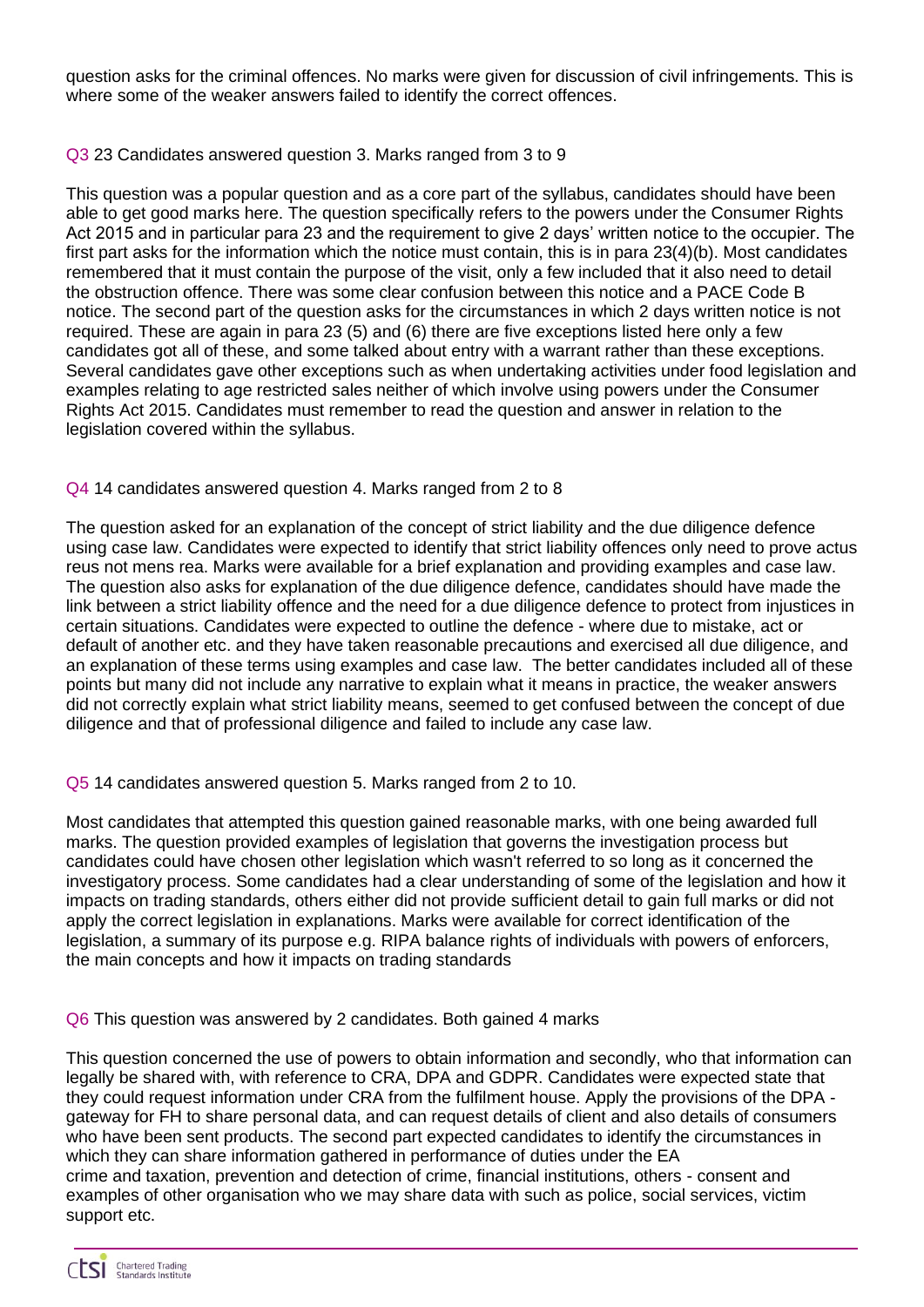## **Section B**

## Q7 Question 7 was attempted by 10 candidates. Marks ranged from 2 to 18

The question asked for a plan not a detailed description and for this reason candidates did not score highly. There were a lot of things that could be covered in this training session, CPRs, BPRs, ICACS and Price Marking order and the PPG. Some candidates did not include all of the relevant points as they spent too much time giving details on limited number of points therefore limited the marks available to them. The question does not ask for details. The better answers included an overview of the legislation, how it applies to Comfy Furniture stores and then relevant examples of prohibited practices, actions and omissions, information requirements relevant to furniture, cancellation rights and products made to a consumer's specification. Requirements in relation to comparative advertising and the guidance on price promotions in the PPG should also have been included. The plan should have been appropriate to the audience and contain practical advice on application.

Q8 Question 8 was attempted by 11 candidates. Marks ranged from 13 to 25.

There were several excellent answers for this question, which required discussion of the relevant application of ICACS to a company selling double glazing and guttering/fascias. The better answers included a general explanation of the Regulations and how they apply to the business using the key definitions. Candidates were expected to cover on-premises, off-premises and distance contracts and the information requirements for each as well as discussion on cancellation rights. Many candidates did not go into sufficient detail here and provide examples relevant to the business, or pick up on the current cancellation policy being incorrect or the 10% discount for signing on the same day (which should have prompted candidates to mention CPRs. Exemptions from cancellation should also have lead to discussion of agreeing for work to start before the end of the cancellation period and items "made to the consumers specification". Only a handful of candidates included any explanation of offences and penalties for reaching the legislation.

## Q9 Question 9 was attempted by 13 candidates. Marks ranged from 0 to 27

Again, some respectable marks were awarded here, this question was a good choice for those candidates who had a good knowledge of powers. The first part of the questions asks you to explain your powers when enforcing legislation, this section only required candidates to give a brief introduction to the CRA 2015 powers and list the powers. Easy marks were missed here for going into too much detail on limited number of powers. The second part of the question required candidates to provide a more detailed explanation of powers of entry, along with the requirement to give notice with reasoning as to why this was not necessary in this case. Candidates were asked to explain how they intended to conduct the visit and seizure, which should have resulted in a discussion around further powers when on the premises, search, seizure and reference to PACE. Reference to case law was required but often overlooked by candidates.

#### Q10 Question 10 was attempted by 23 candidates. Marks ranged from 5 to 26

This was a detailed question with a lot of different elements but should have provided some easy marks for candidates who could identify each of the issues and explain how CPRs and ICACS apply to the scenario. Knowledge of definitions and offences for each piece of legislation is a core part of the syllabus and this was a typical doorstep crime scenario which candidates should be familiar with. A good answer began with an explanation of how the legislation applies referring to definitions - consumer (average/vulnerable), trader, commercial practice, misleading actions and omissions, aggressive practices, off premise contracts etc. followed by a review of each of the issues in turn, misleading price, information requirements, no cancellation rights, misleading statements and omissions, aggressive practices, professional diligence, and banned practices. The question also asks the candidate to consider what evidence is required and how they will obtain it. This only required a brief list and where appropriate any powers or guidance to be followed, for example the physical evidence the consumer will